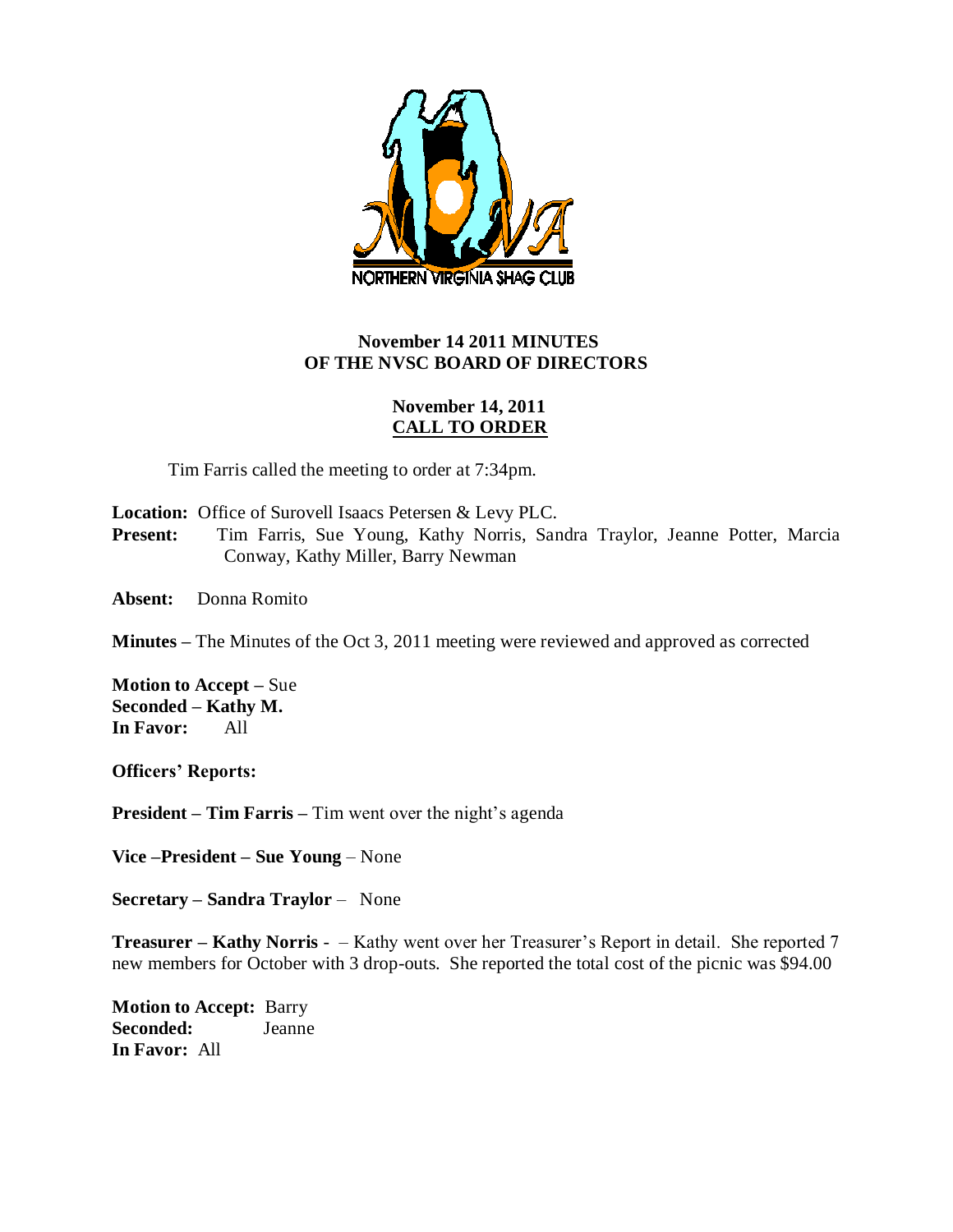### **COMMITTEE REPORTS**

**Dance Committee:** Vaughn Royal, Liaison – Tim Farris – There will be an Instructors meeting this Wednesday, Nov 16 at 7:30pm at Joan's house

**Social Committee:** David and Nancy Guilliams, Sandra Traylor, Sam Wray, Barbara Jones, Paul & Sue Young, and Jeanne Potter –

**Charity & Fundraising:** Kathy Miller & Nancy Cox Co-Chairs – Kathy reported that nothing was sold

**Public Relations:** Barry Newman – Nothing to report

**Communications: Newsletter –** Liz Kestler – we need to find someone to volunteer to do the monthly newsletter (the SHAG RAG) for 2012

**Membership:** Valerie Swiger, Liaison – Marcia Conway –

**Music:** Fran Mong, Chair, Liaison – Marcia Conway – Fran is working on finding a DJ for our Charlie & Jackie dance in February 2012

**Web Site:** John Romito, Liaison – Marcia Conway – Web site is working fine

**Sunshine Committee –** Mary Ann Lesnick -

### **OLD BUSINESS**

Christmas Party on December 3: Marcia Conway is the coordinator of this event. Jeanne and Jason Potter are in charge of the drinks and the set-ups. We discussed the food list and , table set ups, who will work the registration table, and the decorations

Marcia recommended that we continue dancing at ICON through the end of December, allowing that the Board had voted not to have a dance the week before Thanksgiving and Christmas – and the fact that we need to give ICONS more than 2 tries since we were at V5 7 times

Motion to accept – Marcia Seconded – Jeanne In favor- All

#### **NEW BUSINESS**

A discussion was held for a new location to dance for the NVSC on Wednesday nights. Several venues have been evaluated by our Board Members. The question was: How to communicate the results to the membership? Kathy N. volunteered to do the survey analysis

Motion to Accept - Marcia Seconded – Kathy N